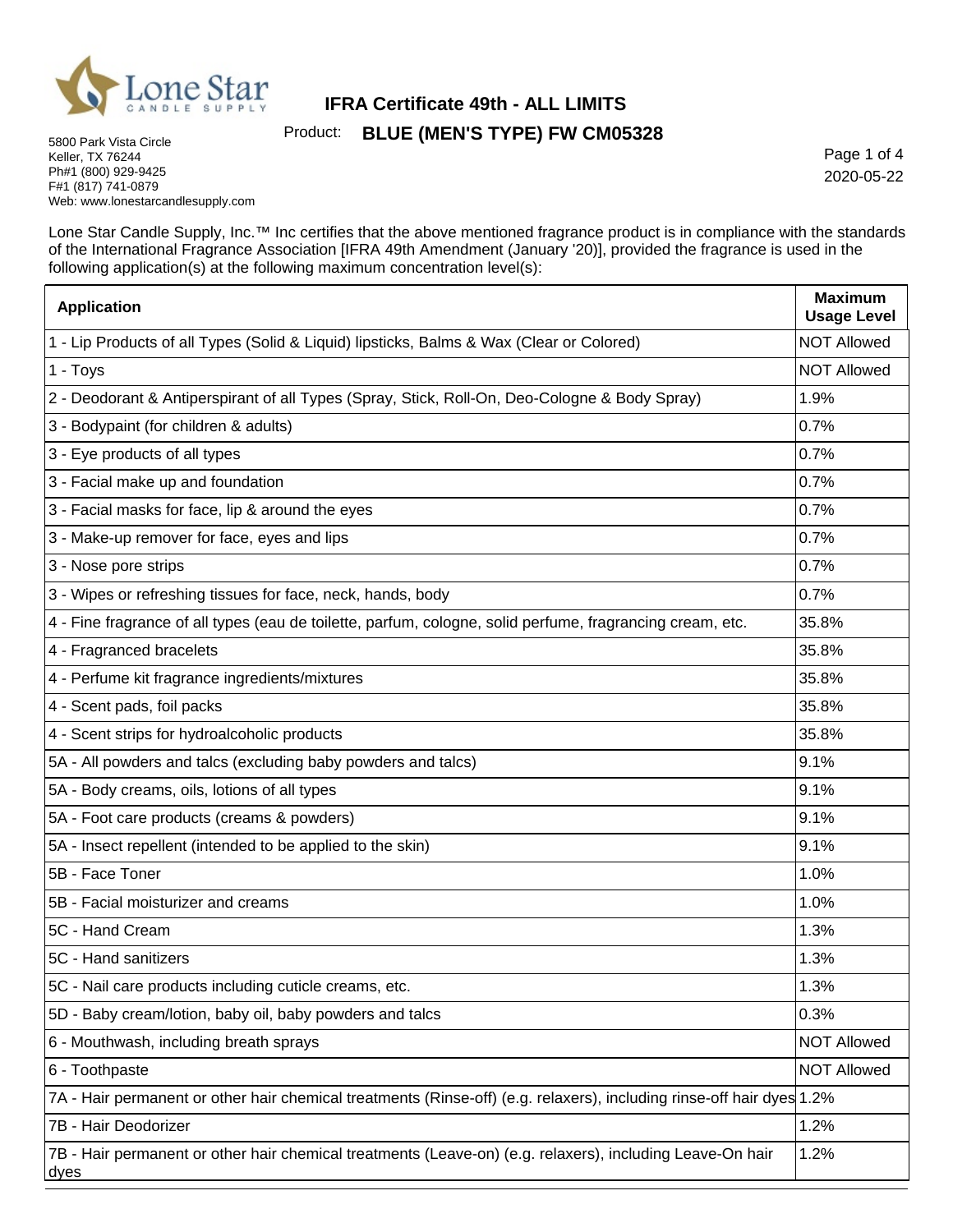

5800 Park Vista Circle Keller, TX 76244 Ph#1 (800) 929-9425 F#1 (817) 741-0879 Web: www.lonestarcandlesupply.com

Page 2 of 4 2020-05-22

| <b>Application</b>                                                                                                                             | <b>Maximum</b><br><b>Usage Level</b> |
|------------------------------------------------------------------------------------------------------------------------------------------------|--------------------------------------|
| 7B - Hair sprays of all types (pumps, aerosol sprays, etc.)                                                                                    | 1.2%                                 |
| 7B - Hair styling aids Non-Sprays (mousse, gels, leave in conditioners)                                                                        | 1.2%                                 |
| 7B - Shampoo - Dry (waterless shampoo)                                                                                                         | 1.2%                                 |
| 8 - Baby Wipes                                                                                                                                 | 0.3%                                 |
| 8 - Intimate wipes                                                                                                                             | 0.3%                                 |
| 8 - Tampons                                                                                                                                    | 0.3%                                 |
| 8 - Toilet Paper (wet)                                                                                                                         | 0.3%                                 |
| 9 - All depilatories (including facial) and waxes for mechanical hair removal                                                                  | 4.3%                                 |
| 9 - Baby wash, bath, shampoo                                                                                                                   | 4.3%                                 |
| 9 - Bar Soap                                                                                                                                   | 4.3%                                 |
| 9 - Bath gels, foams, mousses, salts, oils and other products added to bathwater                                                               | 4.3%                                 |
| 9 - Body washes and shower gels of all types                                                                                                   | 4.3%                                 |
| 9 - Cleanser for face, eyes and lips                                                                                                           | 4.3%                                 |
| 9 - Conditioner (rinse-off)                                                                                                                    | 4.3%                                 |
| 9 - Foot care products (feet are placed in a bath for soaking)                                                                                 | 4.3%                                 |
| 9 - Liquid soap                                                                                                                                | 4.3%                                 |
| 9 - Shampoo of all type                                                                                                                        | 4.3%                                 |
| 9 - Shampoos for pets                                                                                                                          | 4.3%                                 |
| 9 - Shaving creams of all types (stick, gels, foams, etc.)                                                                                     | 4.3%                                 |
| 10A - Dry cleaning kits                                                                                                                        | 4.3%                                 |
| 10A - Fabric softeners of all types including fabric softener sheets                                                                           | 4.3%                                 |
| 10A - Floor wax                                                                                                                                | 4.3%                                 |
| 10A - Fragranced oil for lamp ring, reed diffusers, pot-pourri, etc.                                                                           | 4.3%                                 |
| 10A - Hand dishwashing detergent (including concentrates)                                                                                      | 4.3%                                 |
| 10A - Hand wash laundry detergent (including concentrates)                                                                                     | 4.3%                                 |
| 10A - Hard surface cleaners of all types (bathroom and kitchen cleansers, furniture polish, etc.)                                              | 4.3%                                 |
| 10A - Household cleaning products, leather cleaning wipes, stain removers, fabric enhancing sprays,                                            | 4.3%                                 |
| 10A - Household cleaning products, other types including fabric cleaners, soft surface cleaners, carpet<br>cleaners, furniture polishes sprays | 4.3%                                 |
| 10A - Household cleaning products, treatment products for textiles (starch sprays, fabric treated with<br>fragrances after wash, deodorizers)  | 4.3%                                 |
| 10A - Laundry pre-treatment of all types (e.g. paste, sprays, sticks)                                                                          | 4.3%                                 |
| 10A - Machine laundry detergents with skin contact (e.g. liquids, powders) including concentrates                                              | 4.3%                                 |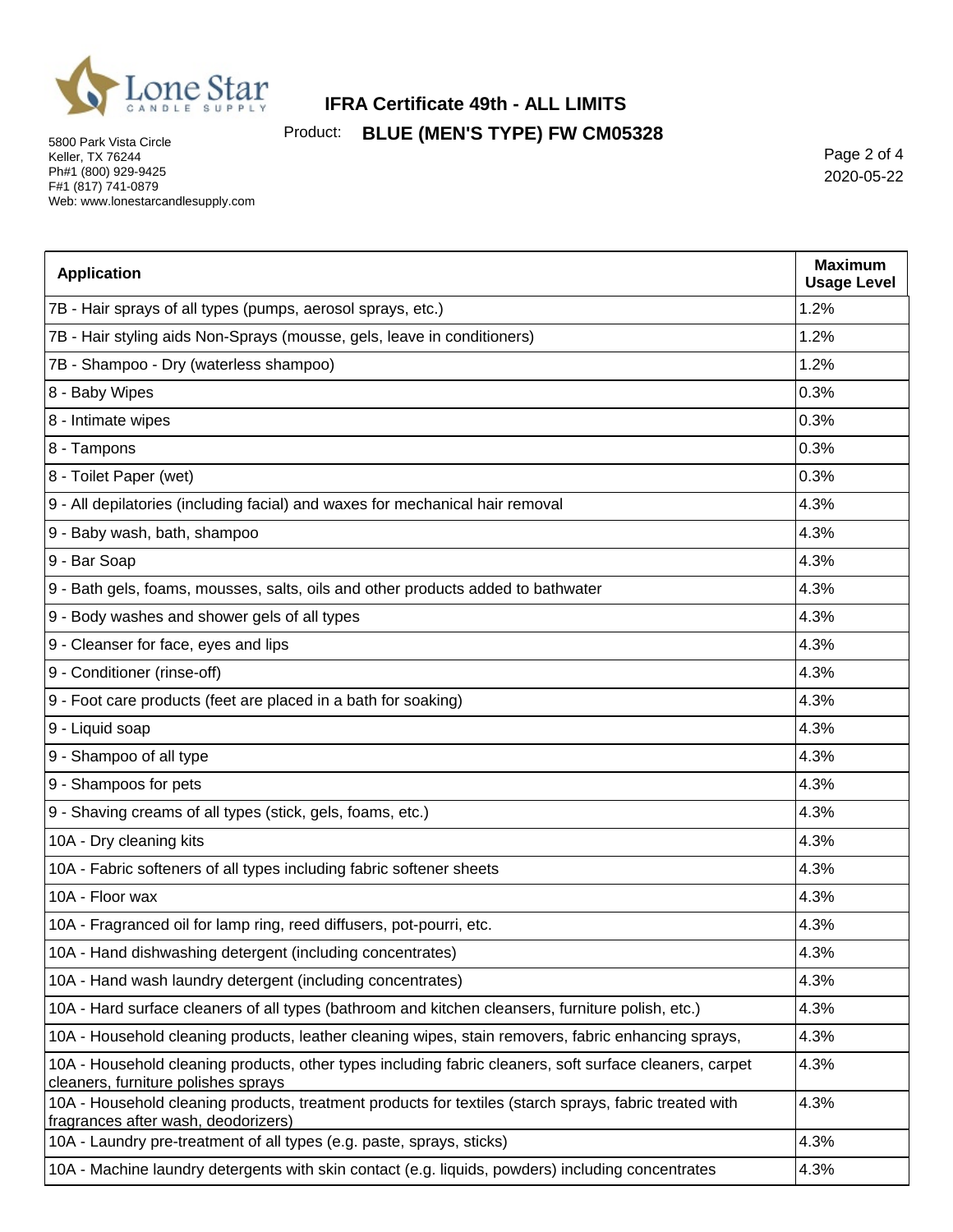

5800 Park Vista Circle Keller, TX 76244 Ph#1 (800) 929-9425 F#1 (817) 741-0879 Web: www.lonestarcandlesupply.com

Page 3 of 4 2020-05-22

| <b>Application</b>                                                                                                                  | <b>Maximum</b><br><b>Usage Level</b> |
|-------------------------------------------------------------------------------------------------------------------------------------|--------------------------------------|
| 10A - Odored distilled water (that can be added to steam irons)                                                                     | 4.3%                                 |
| 10A - Toilet seat wipes                                                                                                             | 4.3%                                 |
| 10B - Aerosol/spray insecticides                                                                                                    | 11.8%                                |
| 10B - Air freshener sprays, including aerosol and pump                                                                              | 11.8%                                |
| 10B - Sprays (of all types) applied to animals                                                                                      | 11.8%                                |
| 11A - Adult incontinence pant, pad                                                                                                  | 0.3%                                 |
| 11A - Diapers (baby & adult)                                                                                                        | 0.3%                                 |
| 11A - Feminine hygiene conventional pads, liners, interlabial pads                                                                  | 0.3%                                 |
| 11A - Toilet paper (dry)                                                                                                            | 0.3%                                 |
| 11B - Facial masks (paper/protective) e.g. surgical masks not used as medical device                                                | 0.3%                                 |
| 11B - facial tissues (dry tissues)                                                                                                  | 0.3%                                 |
| 11B - Fertilizers, Solid (pellet or powder)                                                                                         | 0.3%                                 |
| 11B - Napkins                                                                                                                       | 0.3%                                 |
| 11B - Paper towels                                                                                                                  | 0.3%                                 |
| 11B - Scented socks, gloves                                                                                                         | 0.3%                                 |
| 11B - Tights with moisturizers                                                                                                      | 0.3%                                 |
| 11B - Wheat bags                                                                                                                    | 0.3%                                 |
| 12 - Air delivery systems                                                                                                           | No Restriction                       |
| 12 - Air fresheners and fragrancing of all types (Concentrated Aerosol metered doses, plug-ins, closed<br>systems, solid substrate) | No Restriction                       |
| 12 - Air fresheners and fragrancing of all types (incense, liquid refills (Cartridge), air freshening crystals)                     | No Restriction                       |
| 12 - Air fresheners and fragrancing of all types (membrane delivery, electical, powders, fragrancing sachets) No Restriction        |                                      |
| 12 - Candles of all types (including encased)                                                                                       | No Restriction                       |
| 12 - Cat litter                                                                                                                     | No Restriction                       |
| 12 - Cell phone cases                                                                                                               | No Restriction                       |
| 12 - Deodorizers/maskers not intended for skin contact (e.g. fabric drying machine deodorizers, carpet<br>powders)                  | No Restriction                       |
| 12 - Dishwash detergent and deodorizers - for Machine Wash                                                                          | No Restriction                       |
| 12 - Fuels                                                                                                                          | No Restriction                       |
| 12 - Insecticides (e.g. mosquito coil, paper, electrical, for clothing) excluding aerosols/sprays                                   | No Restriction                       |
| 12 - Joss sticks or incense sticks                                                                                                  | No Restriction                       |
| 12 - Laundry detergents with minimal skin contact (e.g. liquid tabs, pods)                                                          | No Restriction                       |
| 12 - Olfactive Board Games                                                                                                          | No Restriction                       |